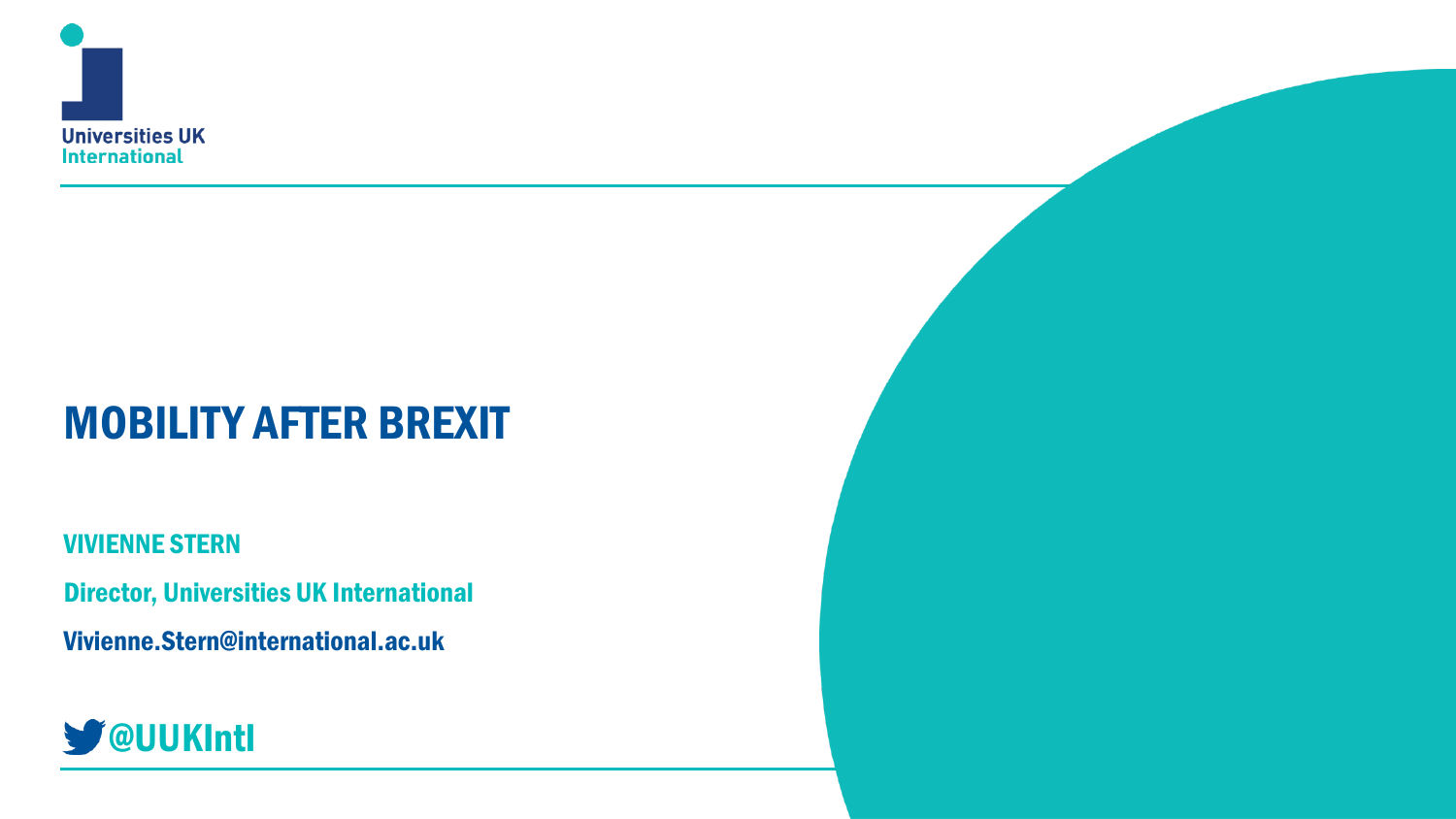

### **2014 - 2020**

- Any funding secured under the Erasmus+ 2014 – 2020 programme is protected under the Withdrawal Agreement, including mobilities and projects running beyond 31 December 2020.
- Due to the Commission extension of IIAs in light of Covid-19 projects can be extended until 2023.

### **2021 – 2027**

- UK = Non-Associated Partner Country: Jean Monnet and EMJMD
- **Irish Government announced it wants to fund Northern Irish students to participate in Erasmus**
- New KA103 allows 20% of budget to be used to send students to non-partner countries, including the UK.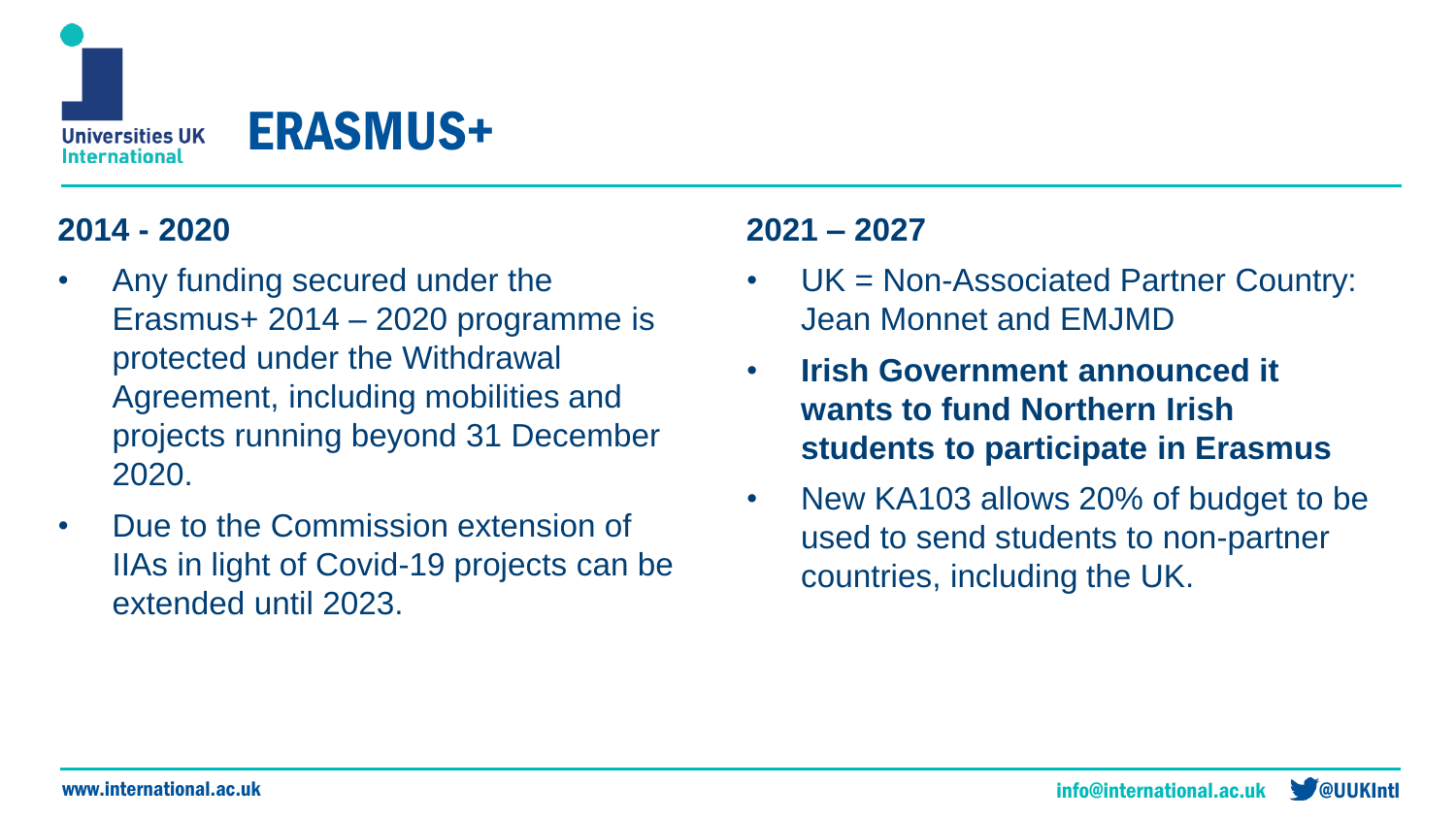

### +

- $\leq$  £ 110 million for up to 35,000 UK based students to study and work abroad
- $\checkmark$  Global scheme
- $\checkmark$  For all devolved nations
- $\checkmark$  Organisational support funding
- $\checkmark$  Focus on WP students
- -
- ❑ No staff mobility
- $\Box$  No funding for inbound mobility
- ❑ No strategic partnerships etc.



Alan Turing. King's College Library, Cambridge. AMT/K/7/11. By kind permission of the Provost and Fellows of King's College, Cambridge.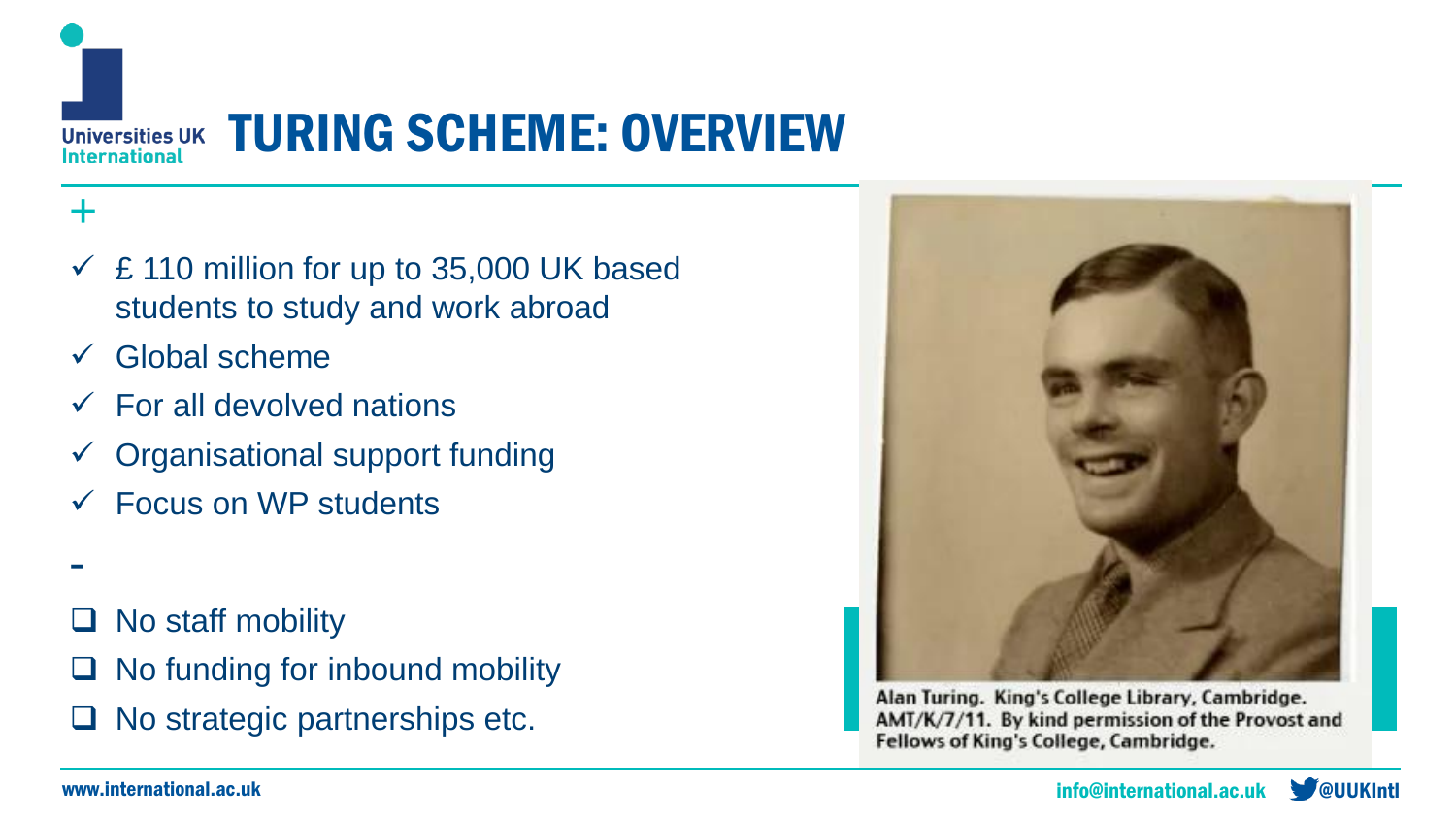

## TURING ELIGABILITY

- All students registered in a UK or a British Overseas Territory HE provider can take part
- Students do not need to be UK nationals to be eligible for the scheme and can be full- or part-time
- Placements can last from 4 weeks to 12 months, covering the period September 2021 to August 2022
- Recent graduates also eligible.

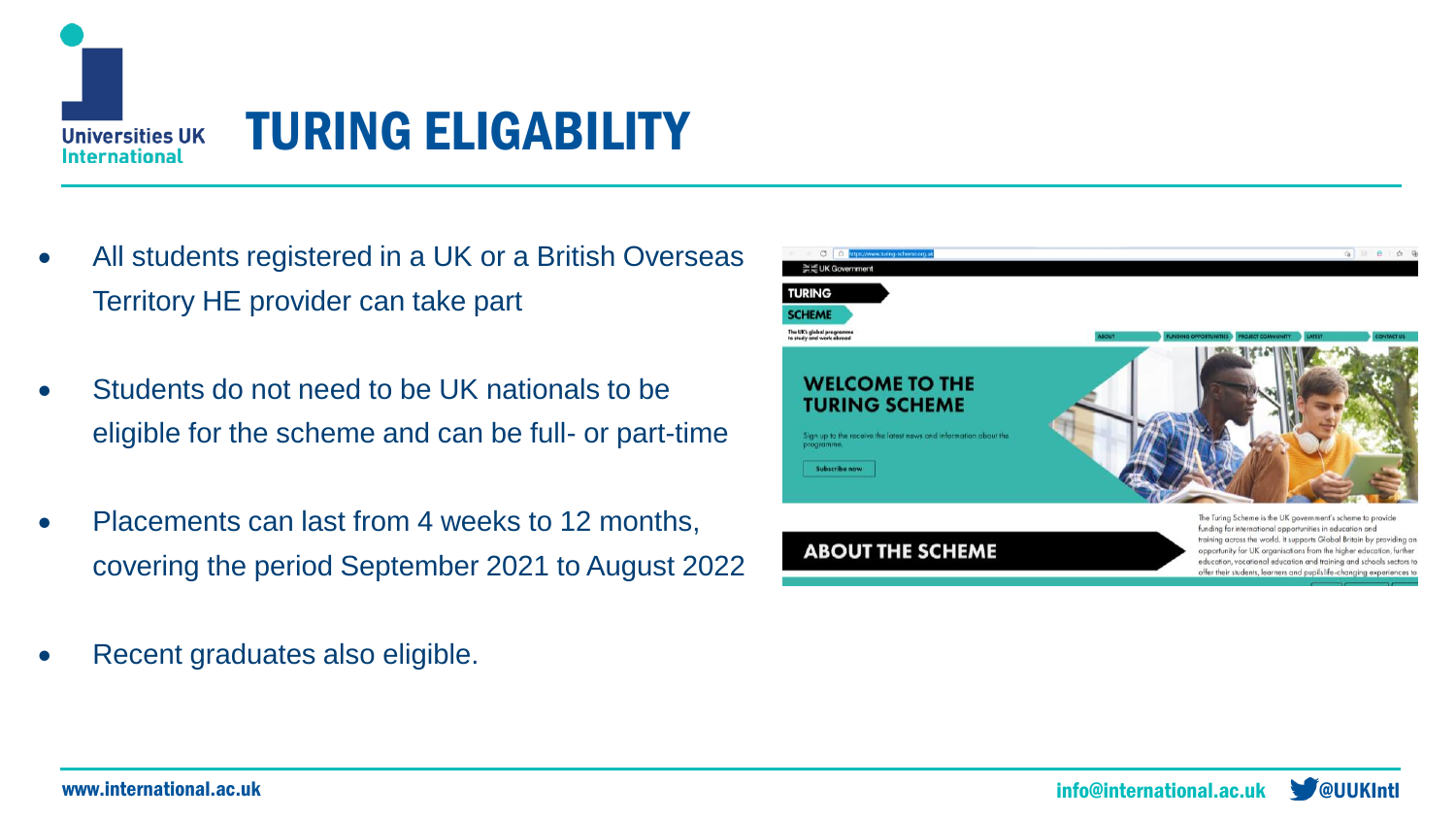

### TURING FUNDING

- Participating institutions bid for grants to help cover the cost of living and, for students from disadvantaged backgrounds, travel costs.
- Exchanges to be agreed institution-toinstitution and can be based on **fee waiver**.
- For cost of living grants, different rates are provided for short-term (4-8 weeks) and longterm (over 8 weeks) placements.
- Destination countries are grouped into funding 3 categories, depending on their relative cost of living.
- Students from disadvantaged background will receive higher cost of living grants
- In addition, an amount of funding will be provided to go towards the direct costs of travel for HE participants from disadvantaged backgrounds.
- Actual costs for additional expenses will also be covered (e.g. costs of visas, passports, health insurance).
- Additional support for students with special educational needs.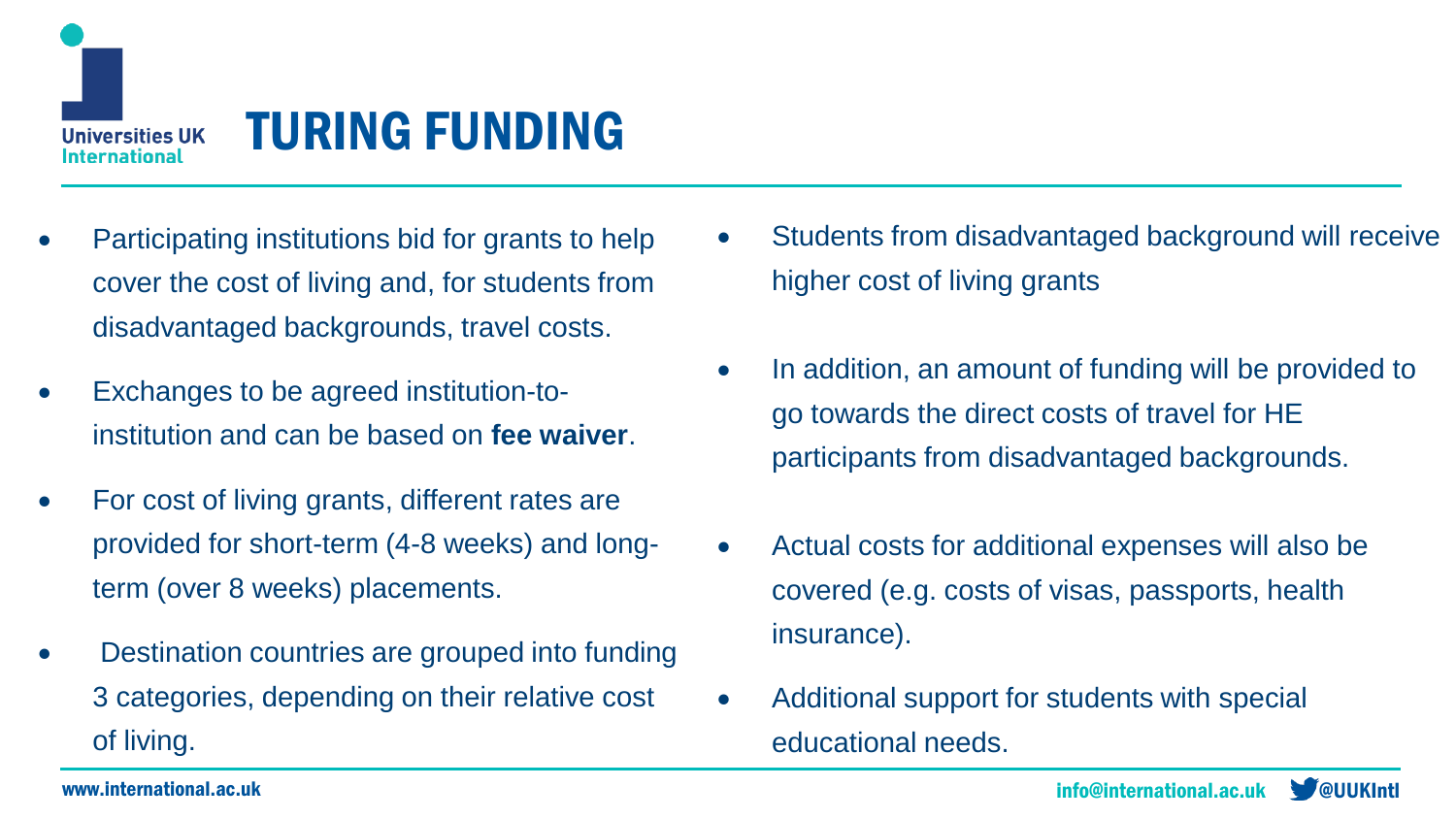**Universities UK** WELSH INTERNATIONAL LEARNING EXCHANGE PROGRAMME **ternational** 

- Will provide funding to enable students, staff and learners across universities, Further Education and Vocational Education and Training, Adult Education, youth work settings and schools to undertake a period of structured learning or work experience overseas, as well as enabling strategic partnerships.
- Where necessary, the programme will fund costs related to the inward mobility of learners, teachers and young people from partner organisations abroad (up to 30% of budget).
- The scheme aims to enable 15,000 participants from Wales to go on overseas mobility exchanges over the first four years, with 10,000 participants coming to study or work in Wales.
- £65 million from Welsh Government for the period 2022 2026.
- Welsh universities will also have access to the Turing Scheme.
- <https://gov.wales/new-international-learning-exchange-programme-make-good-loss-erasmus>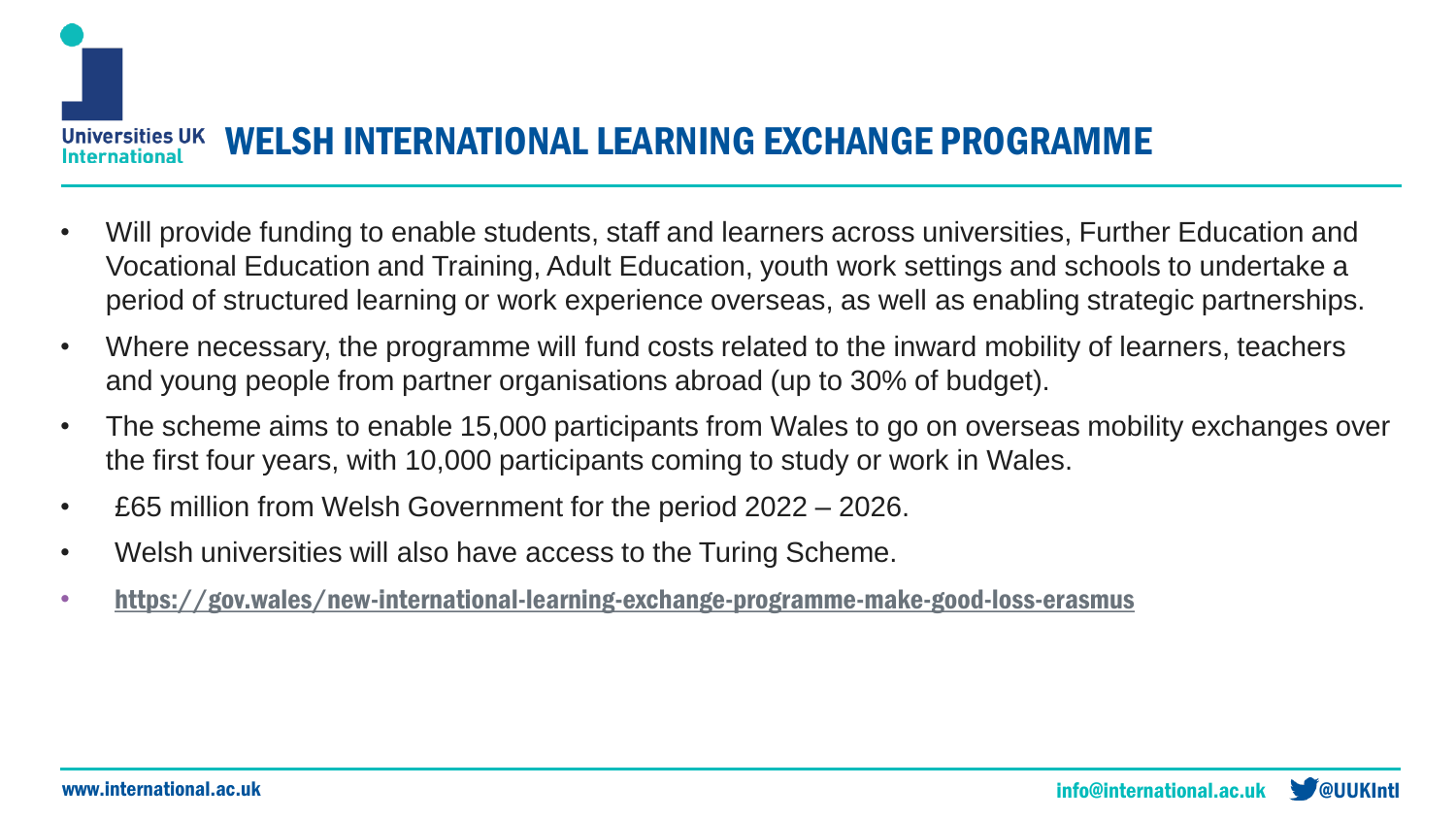

## IMMIGRATION RULES FOR INBOUND STUDENTS

- $\triangleright$  Visa-free travel for tourist visits of up to 90 days within a 180-day period (both directions: TCA)
- $\triangleright$  New rules do not apply to travel to Ireland, and British and Irish citizens can continue to move freely between the UK and Ireland as part of the Common Travel Area arrangements
- ➢ UK's new points-based immigration system came into effect from 1 January 2021
- $\triangleright$  EU citizens who arrived in the UK prior to 31 December 2020 still have until 30 June 2021 to apply to the EU Settlement Scheme.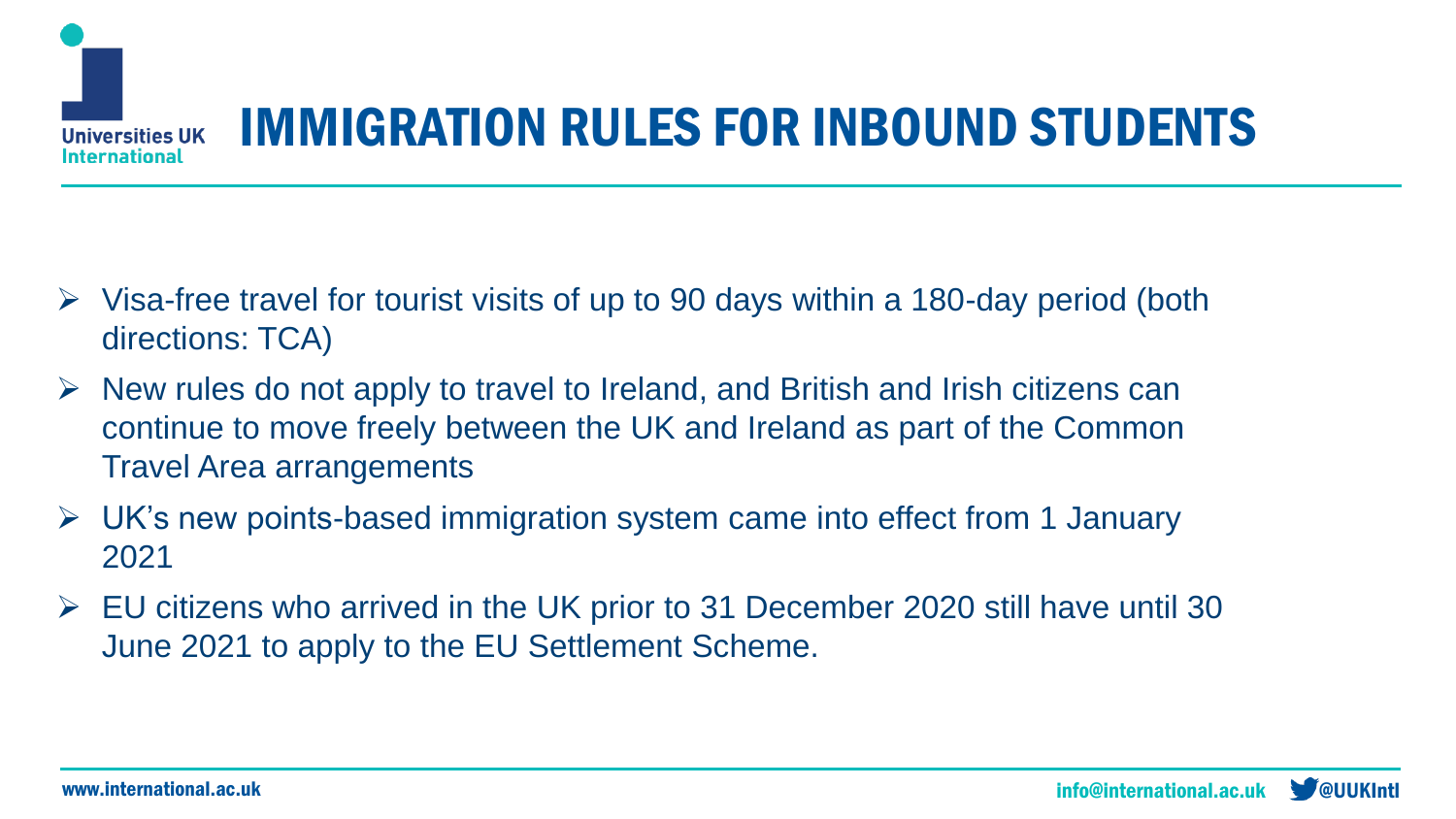

#### **Studying for less than 6 months:**

- Students wanting to come to the UK for short term study of less than 6 months will be able to apply under the Visitor Route, provided it is at an accredited institution.
- Those from the EU and Switzerland will not require a visas and can enter the UK just using e-passports.

### **Between 6 and 12 months:**

- For students coming for longer than 6 months will, at present, be required to apply through the Student route.
- We are currently discussing with government what concessions can be made for students coming for between 6 and 12 months.
- The 6 to 11 month short term English language study route will remain open.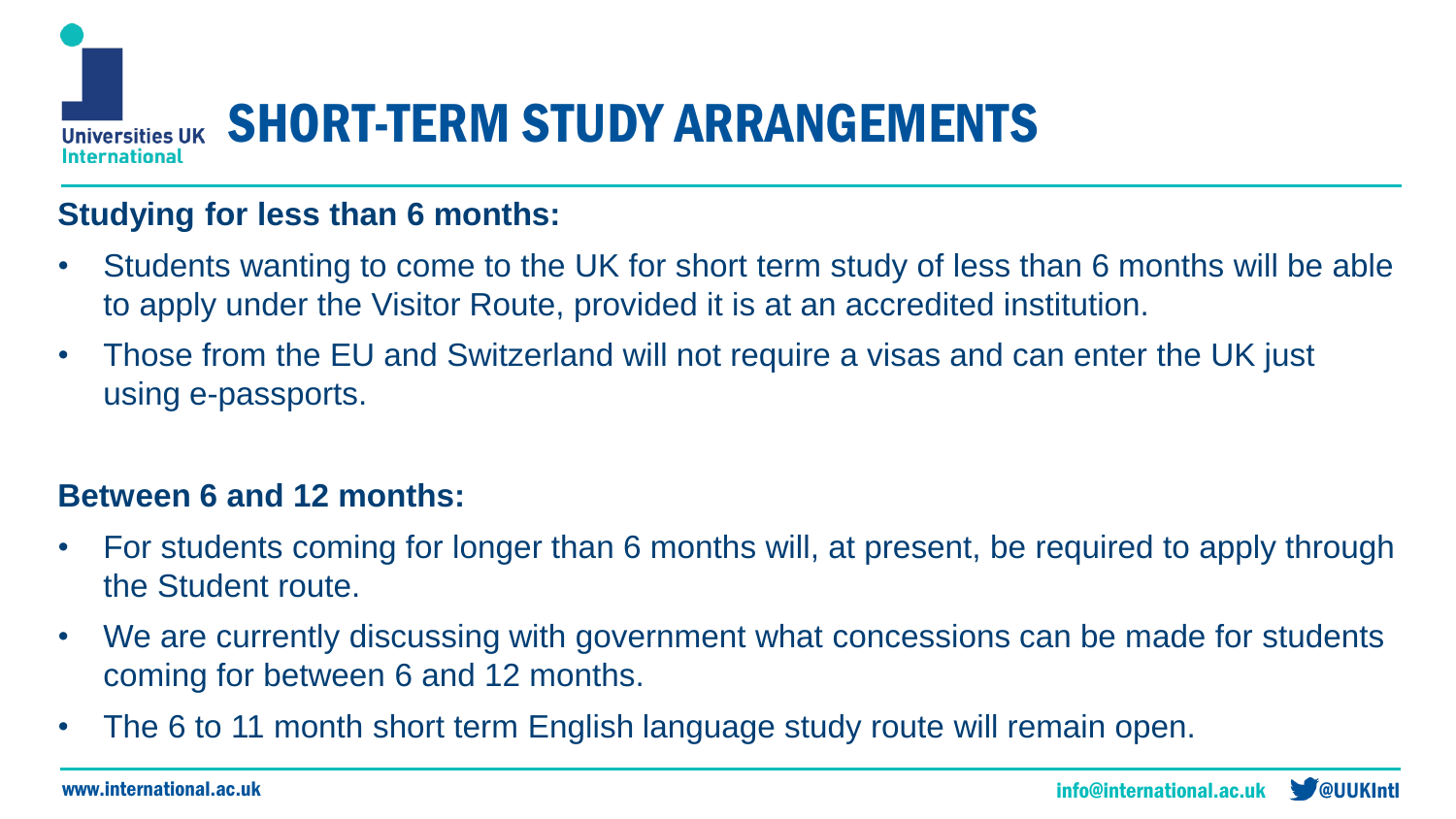

- $\triangleright$  There is uncertainty over students who want to come to the UK on work placements between 2 – 11 months.
- $\triangleright$  Current solution is to apply through Tier 5.
- ➢ UUKi working with the UK Government on a dedicated route for study and work up to a year – but we are not there yet!

### **Tier 5 Temporary Work route**

- ➢ any fee and Immigration Health Charge must have been paid; and
- the applicant must have provided any required biometrics;
- the applicant must have provided a passport or other travel document which satisfactorily establishes their identity and nationality;
- $\triangleright$  the applicant must have a Certificate of Sponsorship that was issued to them no more than 3 months before the date of application.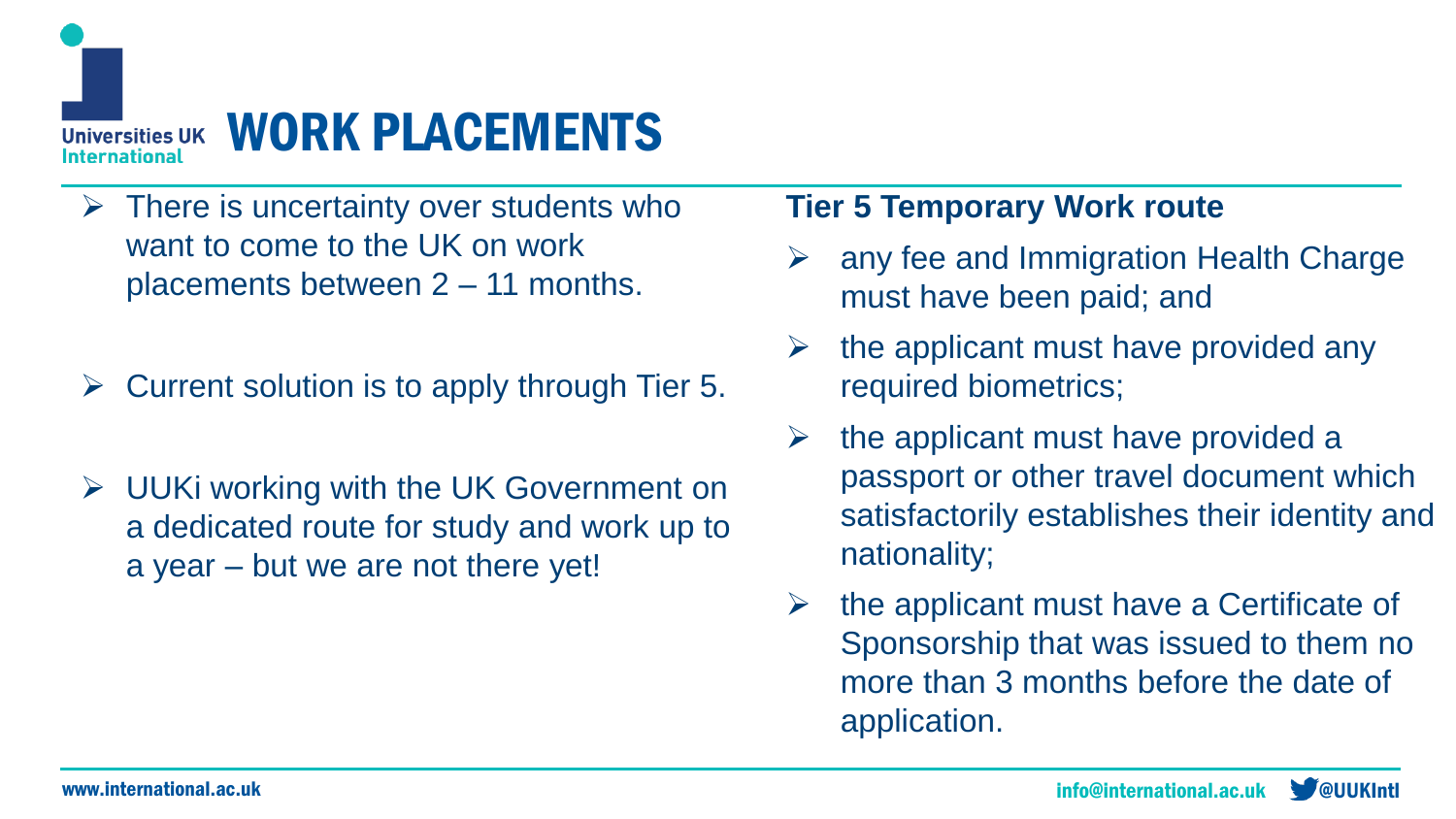

#### **Sources of information:**

- 1. [UK-EU Trade and Cooperation Agreement: implications for universities](https://www.universitiesuk.ac.uk/policy-and-analysis/brexit/Pages/uk-eu-agreement.aspx)
- 2. [Changes for EU and EEA students](https://www.universitiesuk.ac.uk/policy-and-analysis/brexit/Pages/brexit-student-faqs.aspx)
- 3. [EU-UK RELATIONS: A new relationship, with big changes](https://ec.europa.eu/info/sites/info/files/eu-uk_trade_and_cooperation_agreement-a_new_relationship_with_big_changes-overview_of_consequences_and_benefits.pdf)
- 4. [EU-UK Trade and Cooperation Agreement](https://ec.europa.eu/info/sites/info/files/eu-uk_trade_and_cooperation_agreement-a_new_relationship_with_big_changes-brochure.pdf)
- 5. [EHIC and GHIC](https://www.nhs.uk/using-the-nhs/healthcare-abroad/apply-for-a-free-uk-global-health-insurance-card-ghic/)

**Webinars**

**[EU-UK future](https://www.universitiesuk.ac.uk/events/Pages/UUKi-Brexit-webinar-series.aspx)  relationship webinar**

**[Immigration rules](https://www.youtube.com/watch?v=ZcgmDnrNSZo)  in the UK from 1 January onwards**

www.international.ac.uk international.ac.uk international.ac.uk info@international.ac.uk <mark>acametational.ac.uk in</mark> **Erasmus+ and [preparing for the](https://www.youtube.com/watch?v=gORxT5jL1lo)  end of the transition period**